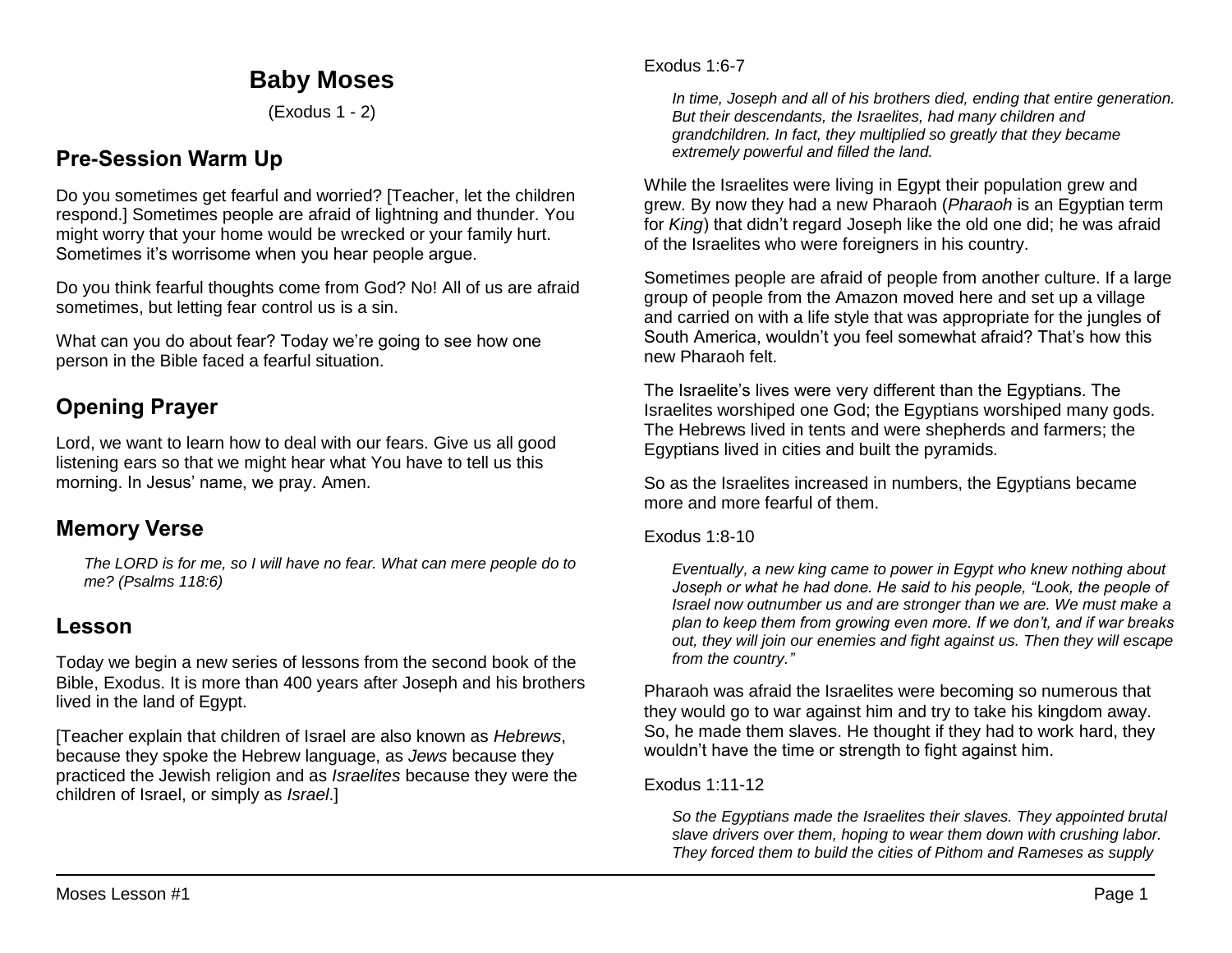*centers for the king. But the more the Egyptians oppressed them, the more the Israelites multiplied and spread, and the more alarmed the Egyptians became.*

Even though the Egyptians tried to wear down the Israelites by working them practically to death and mistreating them, they couldn't keep the children of Israel from increasing in numbers. God had promised Abraham that He would make a great nation of his descendants and it was surely coming to pass!

#### Exodus 1:13-14

*So the Egyptians worked the people of Israel without mercy. They made their lives bitter, forcing them to mix mortar and make bricks and do all the work in the fields. They were ruthless in all their demands.*

The Egyptians forced the Israelites to work long hours in the mud pits making bricks. They were watched closely by mean slave masters who forced the slaves to keep working as fast as possible. They couldn't even take a few minutes' rest! They made the Israelite's lives miserable.

Then one day Pharaoh came up with a terrible, wicked plan. He ordered the midwives to kill all the boy babies born to the Hebrews.

Exodus 1:16

*"When you help the Hebrew women as they give birth, watch as they deliver. If the baby is a boy, kill him; if it is a girl, let her live."*

Pharaoh was trying to kill off the Hebrew race. Is it right to take a baby's life? No! And thankfully the Hebrew midwives chose to obey God's rules over Pharaoh's.

#### Exodus 1:17

*But because the midwives feared God, they refused to obey the king's orders. They allowed the boys to live, too.*

This was a very serious matter for the midwives to go against the king. Pharaoh was the most powerful man in Egypt. Going against his command was a crime punishable by death. Do you think the

midwives were fearful? These women showed great courage and love for God by risking their lives to disobey Pharaoh's command.

Exodus 1:20

*So God was good to the midwives, and the Israelites continued to multiply, growing more and more powerful.*

God honored the midwives for having the courage to take a stand for what they knew was right.

In this situation disobeying the authority was proper. God does not expect us to obey those in authority when they ask us to disobey Him or his Word. We, too, need to take a bold stand for what we know is right. If we're asked to disobey God's Word, we must obey God rather than man. (Acts 5:29)

But, Pharaoh was determined to have his way...

Exodus 1:22

*Then Pharaoh gave this order to all his people: "Throw every newborn Hebrew boy into the Nile River. But you may let the girls live."*

Then baby Moses was born. Let's see what his mother did...

#### Exodus 2:1-2

*About this time, a man and woman from the tribe of Levi got married. The woman became pregnant and gave birth to a son. She saw that he was a special baby and kept him hidden for three months.* 

That must have been hard to hide a baby for three months. I know some babies that do a lot of loud crying!

#### Exodus 2:3

*But when she could no longer hide him, she got a basket made of papyrus reeds and waterproofed it with tar and pitch. She put the baby in the basket and laid it among the reeds along the bank of the Nile River.*

Moses' mother put him in a basket and floated him down the river. Can you imagine setting your baby off to drift down a river, not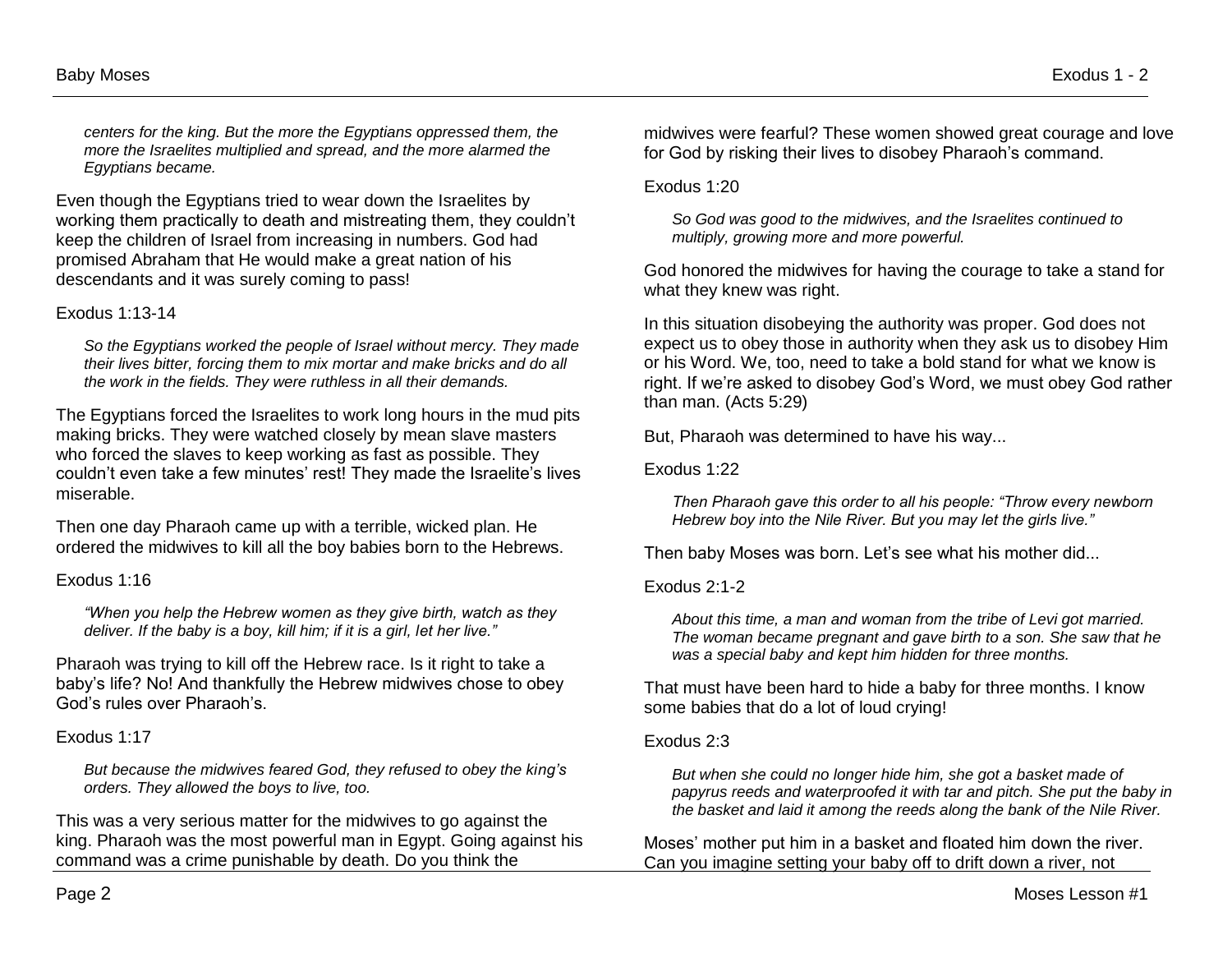knowing what would happen to him? It was a very brave thing for her to trust God to care for her baby. God wants you to face your problems with courage like Moses' mother did.

Where does courage come from? Courage comes from knowing that God is with you and that He is in control of everything.

When you have a fearful problem to face you need to:

- Think about God's love for you and how He controls everything
- Ask God to help you be brave and do what He tells you.

God tells us: "*The LORD is for me, so I will have no fear. What can mere people do to me*?" (Psalms 118:6)

Moses' mother had courage and trusted God to care for her baby; Moses' big sister, Miriam, was concerned about the welfare of her baby brother, too.

#### Exodus 2:4

*The baby's sister then stood at a distance, watching to see what would happen to him.*

God did have a plan for Moses....

#### Exodus 2:5-6

*Soon Pharaoh's daughter came down to bathe in the river, and her attendants walked along the riverbank. When the princess saw the basket among the reeds, she sent her maid to get it for her. When the princess opened it, she saw the baby. The little boy was crying, and she felt sorry for him. "This must be one of the Hebrew children," she said.* 

So the Princess of Egypt found Moses and love filled her heart for him. She felt sorry for the crying baby.

#### Exodus 2:7

*Then the baby's sister approached the princess. "Should I go and find one of the Hebrew women to nurse the baby for you?" she asked.*

I'll bet that Miriam was fearful when she approached the princess. But she swallowed her fear and took courage.

Let's see how God honored her bravery…

#### Exodus 2:8-9

*"Yes, do!" the princess replied. So the girl went and called the baby's mother. "Take this baby and nurse him for me," the princess told the baby's mother. "I will pay you for your help." So the woman took her baby home and nursed him.* 

God rewarded Moses' mother's courage by allowing her the joy of safely caring for her own baby! While Moses was a little boy, his mother taught him to love God.

God's plan always works out in amazing ways. How could Moses' mother know when she set him adrift on the river how things would end up? She faced her problem with courage!

The problem looked hopeless to Moses' mother. But God used her courageous act of saving and hiding her baby to begin His plan to rescue his people from Egypt.

Exodus 2:10

*Later, when the boy was older, his mother brought him back to Pharaoh's daughter, who adopted him as her own son. The princess named him Moses, for she explained, "I lifted him out of the water."* 

This is how Moses, who was a Hebrew by birth, was brought up in the household of Pharaoh, king of Egypt. But he never forgot that his mother taught him to love and obey God.

# **Closing Prayer**

Lord, You want us to face our fears with courage. Please help us to learn how to think and act in a calm, brave way when we get afraid. Help us to have courage like the midwives had. Help us to swallow our fear, like Miriam did, and to face our problems with courage, like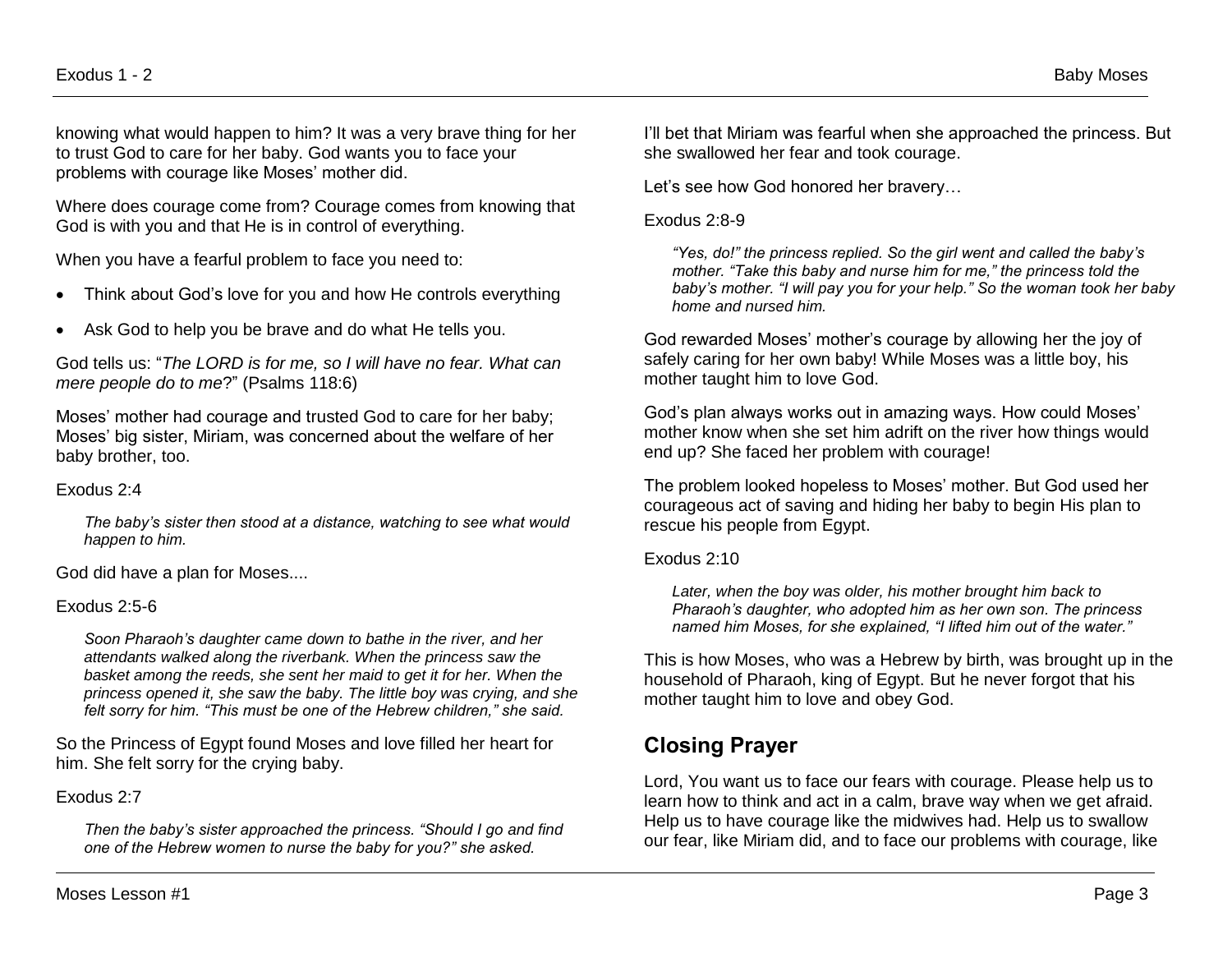Baby Moses Exodus 1 - 2

Moses' mother. We always want to remember that You have given us power to overcome our fears. In Jesus' name, we pray. Amen.

## **Learning Activities**

### **Craft Corner**

### *Make a Poster:*

Copy the example on the next page on card stock for the children to decorate and take home as a reminder. Recommend that the children put it someplace where they can read it each day then when they come to Sunday school next week, they can share how God gave them courage to face a difficult problem in their life.

### **Game Center**

Let the children work on the *Baby Moses* word search or send it home as a "take home" paper.

Or, use the following questions in a game of your choice:

- 1. What brought the children of Israel to Egypt to live? (A famine.)
- 2. What book in the Bible is the story of Moses? (Exodus)
- 3. Why was Pharaoh afraid of the Israelites? (They were increasing in numbers and they were foreigners in his country — culturally different. He was afraid they would organize and threaten his kingdom.)
- 4. How did Pharaoh try to kill the Israelite's spirit and stop their growth? (He made them slaves and forced them to build cities.)
- 5. What is a slave and do they have rights? (Someone who is under the control of someone else.)
- 6. What kind of slave masters did Pharaoh have in Egypt? (Ruthless; they tried to keep the slaves working as fast as possible.)
- 7. What is a midwife? (A woman who helps a mother give birth.)
- 8. Why did Pharaoh ask the Hebrew midwives to kill all the new born baby boys? (He hoped to kill off the Hebrew race.)
- 9. What are some other terms for the children of Israel? (Israelite, Jew, and Hebrew.)
- 10. If someone in authority told you to do something that is against God's law, what would you do? What if they threatened to kill you if you didn't do as they asked? (Teacher, let the child respond.)
- 11. What did Moses' mother do when she could no longer hide baby Moses? (She put him in a basket and floated him down the river.)
- 12. Where does courage come from? (Knowing that God is with you and that He is in control of everything.)
- 13. When you have a fearful problem to face what should you do? (1, think about God's love for you and how He controls everything. And, 2, ask God to help you be brave and do what He tells you.)
- 14. What happened to Moses after his mother set him to float down the river? (The princess came down to bathe at the river and found him. She felt sorry for the crying baby. Then Miriam came and suggested that she go find a Hebrew woman to nurse the baby.)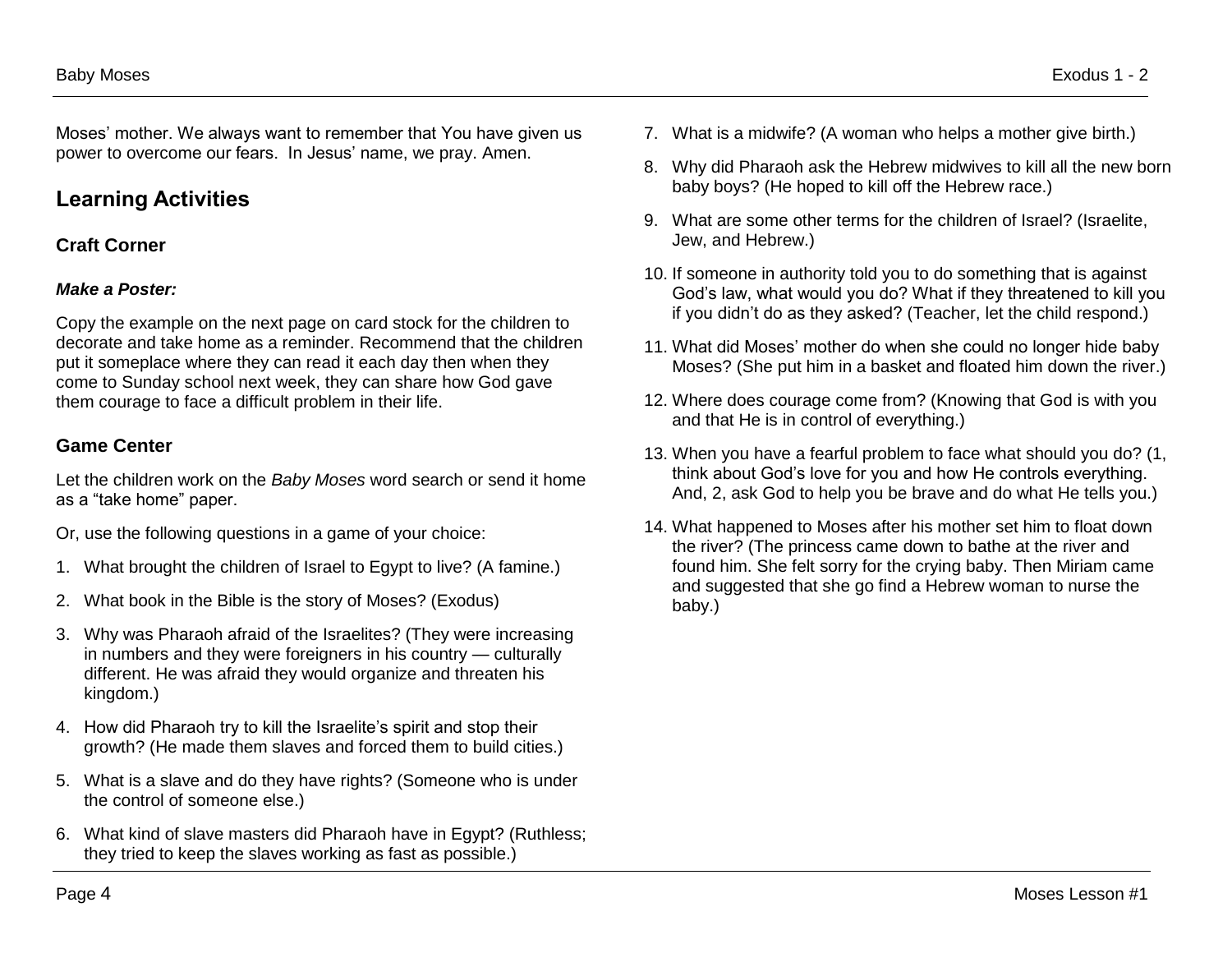When you have a fearful problem to face,

- Think about God's love for you and how He controls everything.
- Ask God to help you be brave and do what He tells you.